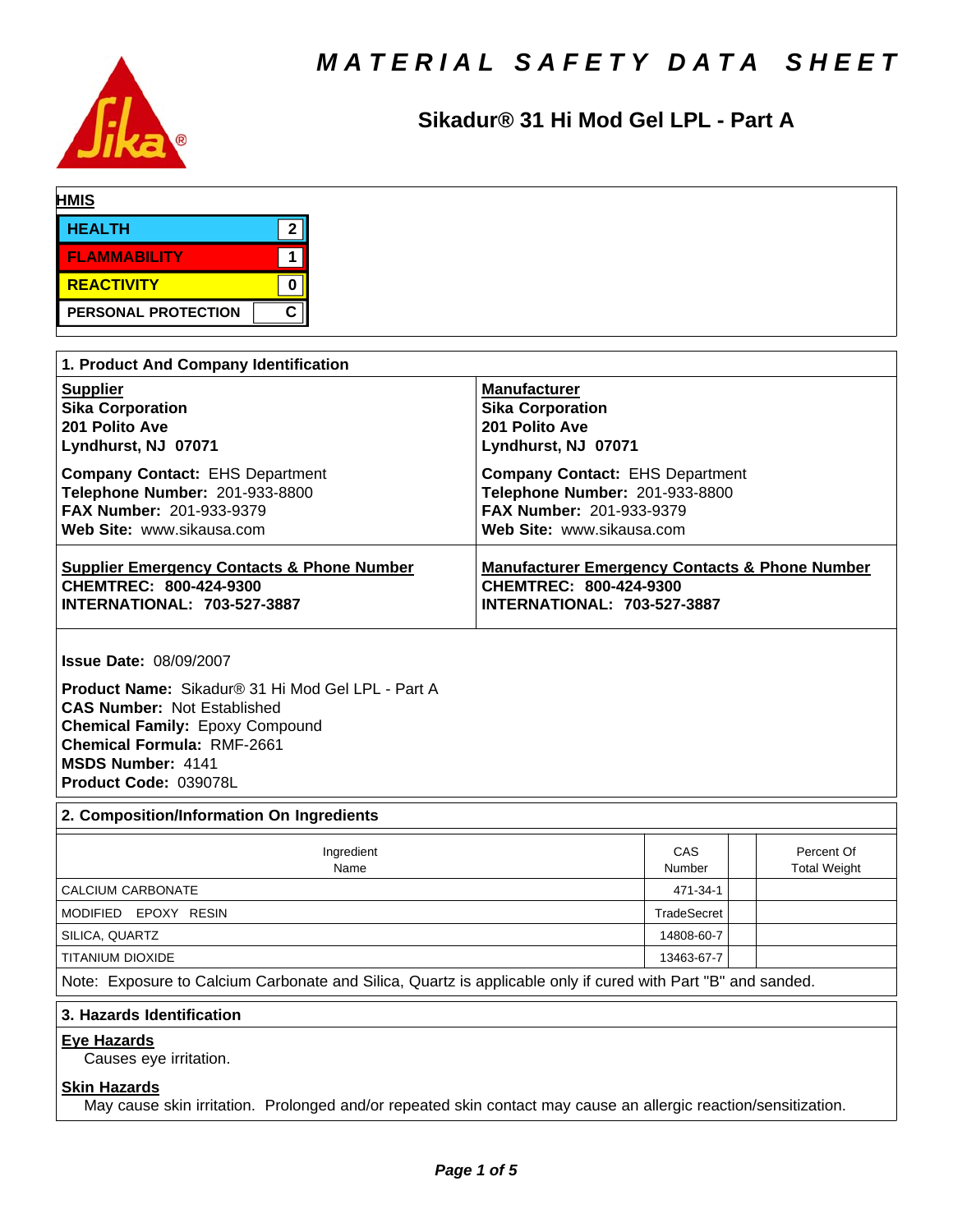**Sikadur®31HiModGelLPL-PartA**

# **3. Hazards Identification - Continued**

### **Ingestion Hazards**

Harmful if swallowed.

# **Inhalation Hazards**

May cause nose, throat, and lung irritation.

# **4.First AidMeasures**

### **Eye**

In case of contact, hold eyelids apart and immediately flush eyes with plenty of tepid water for at least 15 minutes. Get medical attention immediately if irritation develops and persists.

### **Skin**

In case of contact, immediately flush skin with soap and plenty of tepid water for at least 15 minutes. Get medical attention immediately if irritation (redness, rash, blistering) develops and persists.

# **Ingestion**

If swallowed, do not induce vomiting unless directed to do so by medical personnel. If victim is fully conscious, give one or two cups of water or milk to drink.

### **Inhalation**

Remove to fresh air. If not breathing, give artificial respiration, seek medical attention. Seek medical attention immediately.

# **5. Fire Fighting Measures**

**Flash Point:** >220 °F **Autoignition Point:** N/AV°F

# **Fire And Explosion Hazards**

None Known

# **Extinguishing Media**

In case of fire, use water spray (fog) foam, dry chemical, or CO2.

#### **Fire Fighting Instructions**

In the event of a fire, firefighters should wear full protective clothing and NIOSH-approved self-contained breathing apparatus with a full facepiece operated in the pressure demand or other positive pressure mode.

# **6. Accidental Release Measures**

Avoid release to the environment. Use appropriate Personal Protective Equipment (PPE). Contain spill and collect with absorbent material and transfer into suitable containers. Do not flush to sewer or allow to enter waterways. Ventilate enclosed area.

# **7. Handling And Storage**

# **Handling And Storage Precautions**

Keep out of reach of children. Keep containers tightly closed. Store in a cool, dry, well ventilated area. Keep containers tightly closed.

# **Work/Hygienic Practices**

Wash thoroughly with soap and water after handling.

# **8. Exposure Controls/Personal Protection**

# **Engineering Controls**

Use with adequate general and local exhaust ventilation. Refer to the current edition of "Industrial Ventilation: A Manual of Recommended Practice" published by the American Conference of Governmental Industrial Hygienists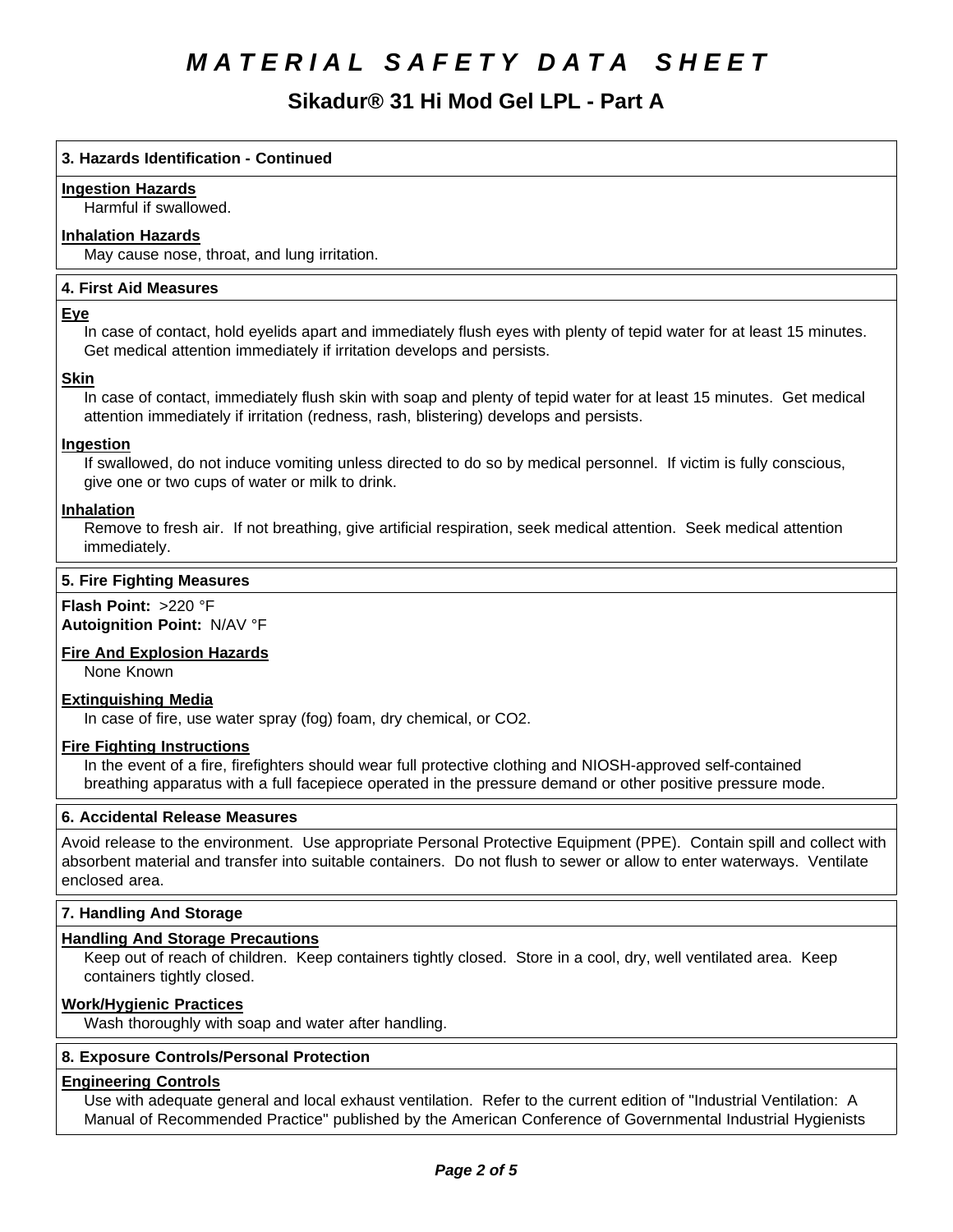# **Sikadur®31HiModGelLPL-PartA**

# **8. Exposure Controls/Personal Protection - Continued Engineering Controls - Continued** for information on the design, installation, use, and maintenance of exhaust systems. **Eye/Face Protection** Safety glasses with side shields or goggles. **Skin Protection** Chemical-resistant gloves. Lab coat or other work clothing to prevent skin exposure (Long sleeve shirt and long pants). Launder before reuse. **Respiratory Protection** In areas where the Permissible Exposure Limits are exceeded, use a properly fitted NIOSH-approved respirator. A respirator protection program that meets 29 CFR 1910.134 requirement must be followed whenever workplace conditions warrant a respirator's use. **Other/General Protection** Wash thoroughly after handling. **Ingredient(s) - Exposure Limits** CALCIUM CARBONATE ACGIH TLV-TWA10 mg/m3 OSHA PEL-TWA 15 mg/m3 OSHA PEL-TWA 5 mg/m3 SILICA, QUARTZ ACGIH TLV-TWA 0.1 mg/m3 (Notice of Intended Change) ACGIH TLV-TWA 0.05 mg/m3 (Proposed) OSHA PEL-TWA 30/%SiO2+2 mg/m3 OSHA PEL-TWA 10/%SiO2+2 mg/m3 OSHA PEL-TWA 250/%SiO+5 mppcf TITANIUM DIOXIDE ACGIH TLV-TWA10 mg/m3 OSHA PEL-TWA 15 mg/m3 **9. Physical And Chemical Properties Appearance** Gray Paste **Odor** Mild Aromatic Odor **Chemical Type:** Mixture **Physical State:** Solid **Melting Point:** N/AV°F **Boiling Point:** N/AV°F **Specific Gravity:** 1.46 **Percent Volatiles:** N/AV **Packing Density:** 12.18 lbs/gallon **Vapor Pressure:** N/AV **Vapor Density: > AIR Solubility: N/AV Evaporation Rate:** Slower than ether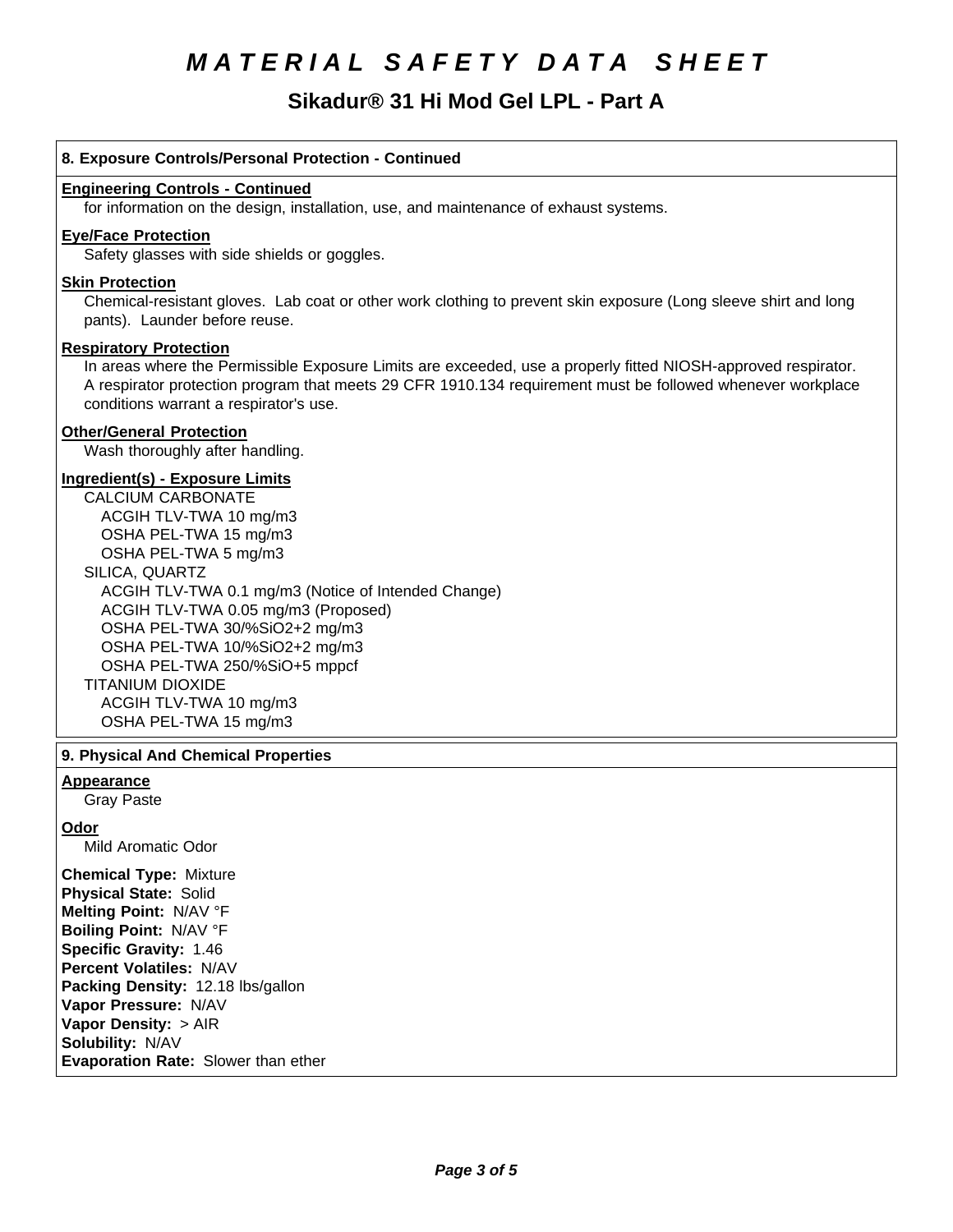# **Sikadur®31HiModGelLPL-PartA**

# **10. Stability And Reactivity**

**Stability: Stable** 

**Hazardous Polymerization: Will no occur** 

# **Conditions To Avoid (Stability)**

Exotherm when curing in mass.

### **Incompatible Materials**

Strong oxidizing materials, acids, and bases.

## **Hazardous Decomposition Products**

CO, CO2, aldehydes, and other organics.

# **Conditions To Avoid (Polymerization)**

Exotherm when curing in mass.

# **11. Toxicological Information**

# **Miscellaneous Toxicological Information**

# **Conditions Aggravated By Exposure**

Eye disease, skin disorders and allergies, chronic respiratory conditions.

### **Ingredient(s) - Carginogenicity**

SILICA, QUARTZ

NTP - Listed On The National Toxicology Program Listed In The IARC Monographs

# **12. Ecological Information**

No Data Available...

# **13. Disposal Considerations**

Dispose in accordance with applicable federal, state and local government regulations. Waste generators must determine whether a discarded material is classified as a hazardous waste. USEPA guidelines for the classification determination are listed in 40 CFR Parts 261.3. Additionally, waste generators must consult state and local hazardous waste regulations to ensure complete and accurate classification.

# **14. Transport Information**

# **Proper Shipping Name**

Not regulated by the USDOT.

# **15. Regulatory Information**

# **U.S. Regulatory Information**

All ingredients of this product are listed or are excluded from listing under the U.S. Toxic Substances Control Act (TSCA) Chemical Substance Inventory.

#### **SARA Hazard Classes**

Acute Health Hazard Chronic Health Hazard

# **SARA Section 313 Notification**

This product does not contain any ingredients regulated under Section 313 of the Emergency Planning and Community Right-To-Know Act of 1986 or 40 CFR 372.